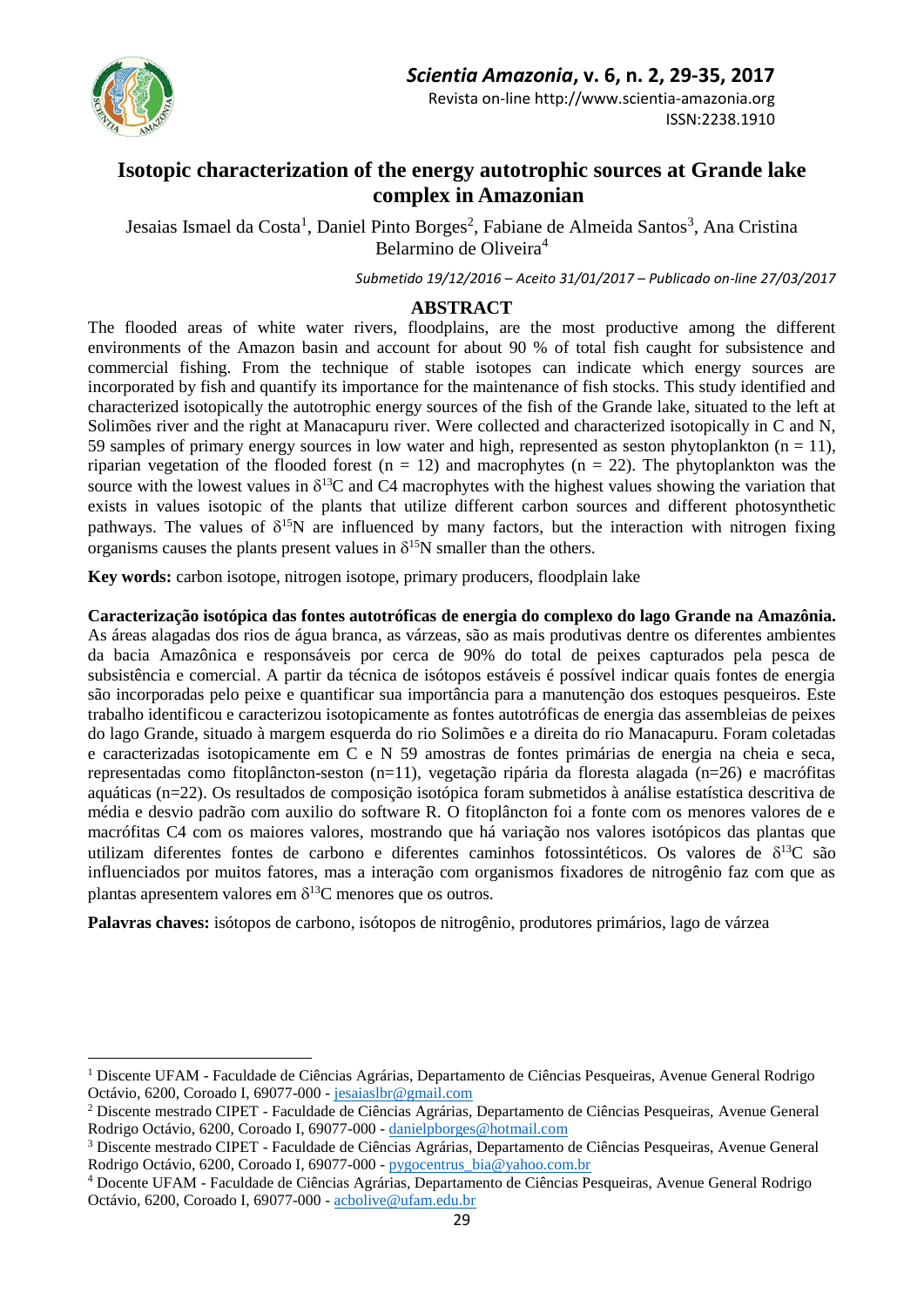

Revista on-line http://www.scientia-amazonia.org ISSN:2238.1910

### **1. Introduction**

Among the different environments of the Amazon basin, wetlands white water rivers, floodplains, are the most productive, accounting for about 90% of total fish caught by commercial and subsistence fisheries (BAYLEY and PETRERE, 1989). These areas have a specific floristic composition and strongly influenced by variations in water level. In periods of high waters flooded forest participates as a primary source of importance to the fish fauna, however macrophyte are responsible for most primary productivity (JUNK, 1984). The alternation between periods of rising and receding water seems to be fully understood by the biota, because the bodies of these areas interrelate evenly between the periods of greatest abundance and diversity and slumps with little available water sources energy (LOWE-MCCONNELL, 1987).

Floodplain lakes are still considered fishes natural creators and are not protected from frequent and intense anthropic actions due to increasing human occupation. Deforestation of flooded forests, which changes ecological conditions and compromises the biodiversity of plants and animals, advances in the increasingly important areas for system maintenance and renewal of fish stocks. Statistics indicate the last decades a considerable decrease in fish landings in the region (BATISTA, 1998; IBAMA, 2007).

Given this reality, it is necessary to know how much and how the biomass of fish can be influenced by changes in the primary sources of the medium. This information is important for planning effective management of fish stocks, including the factors that control its production, in other words, the availability of energy (ARAUJO-LIMA et al., 1986). A key step for this research is the study of some aspects of carbon dynamics in the system and biota in the system based on the identification of autotrophic carbon sources incorporated bodies. It is necessary to both identify and isotopically characterize the primary energy sources of floodplain lakes, generating information that supports the understanding of trophic relationships that support the food web in these aquatic ecosystems.

The isotopic method is based on varying the ratio between the heavy and the light isotope of a given element in organic matter, organic matter where each has a reason "specifies" with predictable isotopic fractionation as it is transformed, either by physical, chemical or

biological actions (BOUTON, 1991). The isotopic composition of organic matter is expressed by  $\delta$ (‰) notation of the reference element. This methodology has been used in ecological studies of fish mainly using the isotopes of carbon and nitrogen as indicators of primary sources incorporated by the animal, and the measurement of their trophic position (FORSBERG et al., 1993; POST, 2002).

Autotrophic sources (primary producers), isotopically differ depending on the form of  $CO<sub>2</sub>$ fixation, with three different routes: pathway C3 (cycle Calvim), pathway C4 (Hatch Slack cycle) and Metabolism of Fatty Crussaláceas (CAM). The bodies of C3 pathway the most discriminating <sup>13</sup>C relative to <sup>12</sup>C, resulting in impoverished  $\delta$  <sup>13</sup>C values averaging -27 ‰. The photosynthetic pathway of  $C4$  plants discriminate less <sup>13</sup>C to <sup>12</sup>C ratio, resulting in more enhanced values  $\delta^{13}C$ compared to C3 plants, on average -12 ‰. Pathway CAM plants have a system of fixing  $CO<sub>2</sub>$ specialized, intended primarily to maintain a relatively positive carbon balance in the tissues, resulting in intermediate ranges in  $\delta^{13}$ C values for those of the other cycles (MARTINELLI et al., 2009) .

In Amazonian aquatic ecosystems, several authors characterized isotopically autotrophic energy sources. Along the channel of the Amazon/Solimões river, Araujo-Lima et al (1986), found values of  $\delta^{13}$ C for C4 macrophytes, C3 macrophytes, periphyton and riparian trees of - 12.9 ‰, -27.6 ‰, -26 8 ‰ and -27.6 ‰, respectively. Martinelli (1988) obtained isotope values in  $\delta^{13}C$  to C3 and C4 plants of the lowland areas of the Amazon on average -12 ‰ to -27 ‰, respectively. Forsberg et al. (1993) studied the major primary energy sources for fish of commercial importance in the Central Amazon, indicated values of  $\delta^{13}C$  of 33.3‰, -28,8‰, -26.2‰, -27.6‰ and -12.8‰ for phytoplankton, flooded forest, periphyton, C3 macrophytes and C4 macrophytes, respectively. Leite et al. (2002) studied food webs of fish larvae in four Amazonian lakes found average values in  $\delta^{13}C$  of -37 ‰, -30.0 ‰, -25.8 ‰ and -12.8 ‰ for phytoplankton, leaves of C3 tree, C3 macrophytes and C4 macrophytes, respectively. Oliveira et al. (2006) studied the autotrophic energy sources for fish in the lake Camaleão-AM characterized isotopically fruits and seeds of C3 plants ( $\delta^{13}C = -$ 29.3 ‰ and  $\delta^{15}N = 4.5$  ‰), C4 macrophytes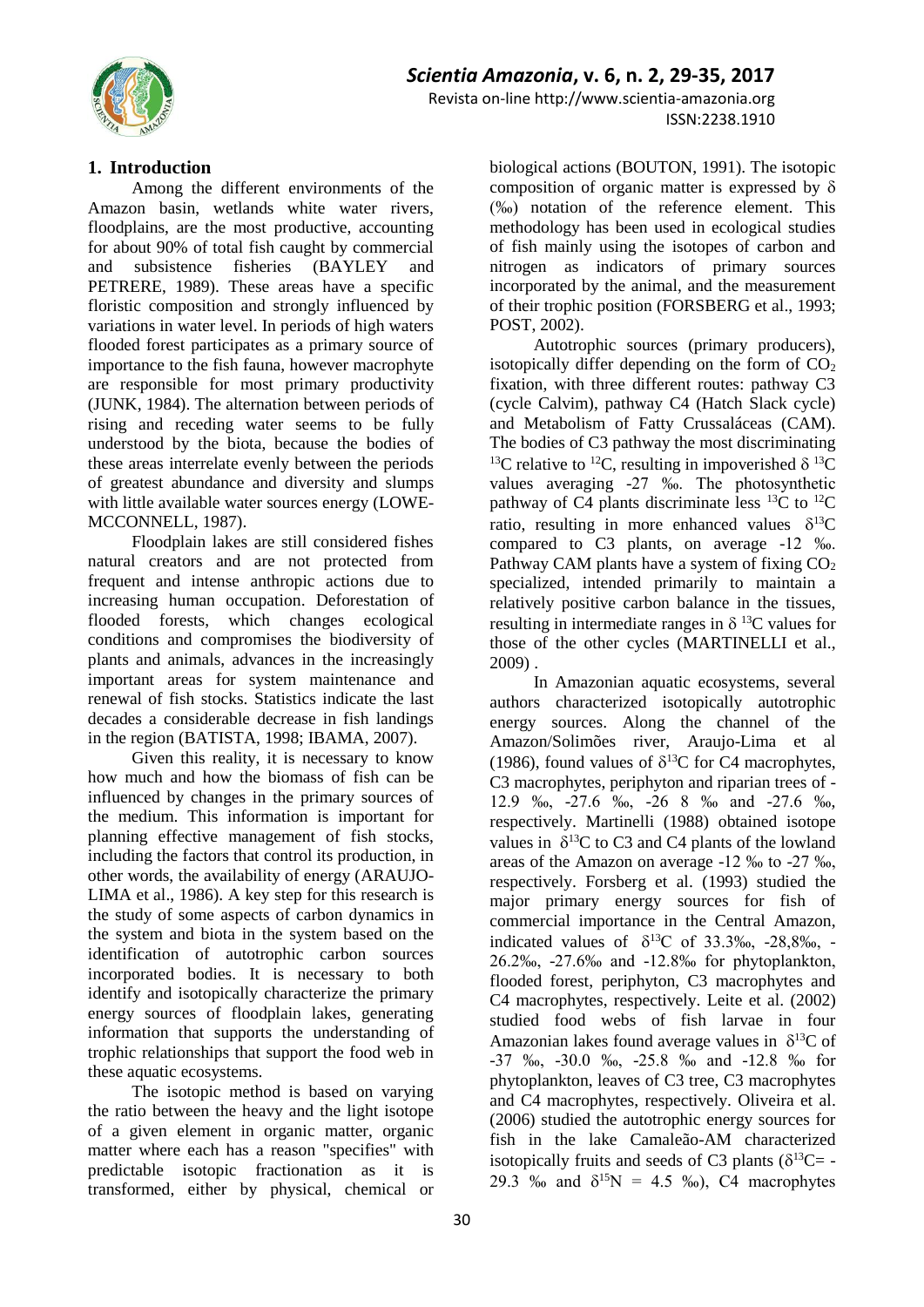

 $( \delta^{13}C = -12.9 \text{ %}$  and  $\delta^{15}N = 6.6 \text{ %}$  and seston phytoplankton ( $\delta^{13}C = -36.1$  ‰ and  $\delta^{15}N = 6.6$ ‰). In the basin river Paraná-PR-BR, Lopes et al. (2006) characterized isotopically terrestrial riparian vegetation ( $\delta^{13}C = -30.1 \pm 1.32$  ‰ and  $\delta^{15}N = 2.09 \pm 2.46$  ‰), C4 macrophytes ( $\delta^{13}C = 13.0 \pm 0.87$  ‰ and  $\delta^{15}N = 3.51 \pm 3.17$  ‰) and C3 macrophytes ( $\delta^{13}C = -28.42 \pm 2.73$  ‰ and  $\delta^{15}N =$  $4.15 \pm 3.88$  ‰).

Although these results contribute to the knowledge of the primary sources of Amazonian aquatic ecosystems, do not release more detailed investigations of these sources, in view of the diversity and specificity in floristic composition found in these environments and the wide range of variation that can display fonts in their different environments water (FRANCE, 1995).

The Grande Lake is a floodplain lake in the Amazon region with specific characteristics, which depending on the hydrological period, can be considered a lakeside complex (SOARES, 2009). The fishing activity in this lake has economic, social and cultural importance to its traditional populations. Is located in a region of influence of the route of the pipeline Coari/Manaus, which configures an area susceptible to environmental change risk and therefore demand more information to knowledge and understanding of the complex relationships between organisms that make up these ecosystems in order to subsidize their sustainable exploitation.

In this context, this work has identified and characterized isotopically autotrophic energy sources that support the biomass of fish assemblages in the Grande lake, contributing information to the study of energy flow in floodplain lakes, as well as subsidizing the environmental monitoring of this aquatic ecosystem.

### **2. Material and Methods**

The present study was realized in lakeside complex of Grande lake, on the left margin of the Manacapuru river and right margin of the Solimões river, consisting of riverbanks, holes, creeks and small lakes that are all interconnected (SOARES, 2009).

The primary sources of energy in the Grande lake are represented by phytoplankton, plants flooded forest and aquatic weeds. The samples were collected in periods of extreme fluctuation of the water level in the months of November and December 2006 (Drougth), and May and July 2007 (high water).

The samples of phytoplankton were performed using plankton nets of  $20 \mu m$ , thrown into the water for the sub-surface drag at low speed and obtaining water samples concentrated in approximately 20 L. In the laboratory the water samples were submitted to a filtering process on a battery of eight networks  $(500 \text{ µm}; 330 \text{ µm}, 120)$  $\mu$ m, 80  $\mu$ m, 60  $\mu$ m, 30  $\mu$ m, 20  $\mu$ m and 10  $\mu$ m) in order to separate phytoplankton impurities resulting drag. Considering the phytoplankton samples from those filtering on meshes of 20  $\mu$ m and 10 µm. The difficulty of separating algal materials and debris, these samples were designated seston phytoplankton (CALHEIROS, 2003).

The plants present in the ecotone between terrestrial and aquatic system portion of leaves, stems, roots and inflorescence composing a homogeneous sample of the plant were removed. Herbarium specimens were prepared for correct species identification by experts and comparison of materials from the INPA and UFAM herbarium. By importance of fruits in the diet of fish (MAIA and CHALCO, 2002), when present were collected composing the reference plant sample.

The samples were dried in a forced circulation at  $55^\circ$  C and ground in a mortar and pestle to a fine powder. The crushed samples were stored in small plastic containers and sent to the Centro de Energia Nuclear para Agricultura da Universidade de São Paulo (CENA-USP) for analysis of isotopic composition of carbon and nitrogen.

The results of the isotopic composition of the sources were submitted to descriptive statistics of mean and standard deviation with the aid of the software R.

## **3. Results**

Were collected and characterized isotopically 59 samples autotrophic energy sources in low water and high water, represented as seston phytoplankton  $(n = 11)$ , riparian vegetation of the flooded forest  $(n = 23)$  and macrophytes ( $n = 22$ ) (Table 1).

In the low water, the sources are represented by C3 macrophytes (mean values of  $(\delta^{13}C = -29.32\% \text{ and } \delta^{15}N = 5.10\% \text{), C4}$ macrophytes (mean values of  $\delta^{13}C = -12.69\%$  and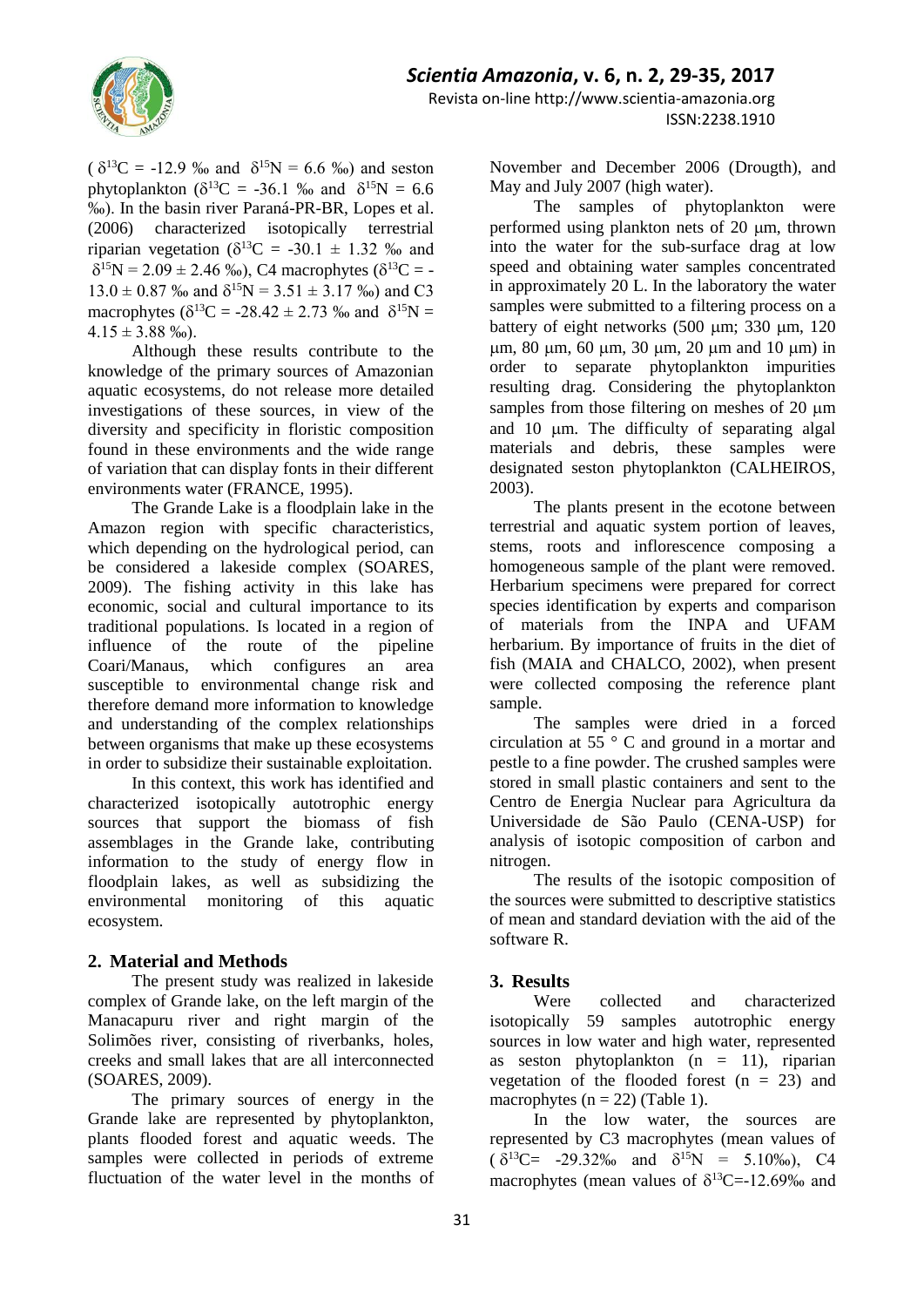

 $\delta^{15}$ N= 8.43 ‰) and seston phytoplankton (mean values of  $\delta^{13}$ C= -33.67‰ and  $\delta^{15}$ N= 6.46 ‰). The macrophyte *Aeschynomene* sp. showed the least amount of enriched in  $\delta^{15}N$  (-0.78 ‰), while *Echinochloa polystachya* showed the most enriched value (10.05 ‰) (Table 1).

In high water the increase in water level creates new environments, providing a greater number of niches and sources to be exploited by the fish fauna. In this period autotrophic sources were represented by C3 macrophytes, with average values of  $\delta^{13}C = -29.27$  ‰ and  $\delta^{15}N = 3.46$ %%; C4 macrophytes with  $\delta^{13}C = -11.29$  % and  $\delta^{15}N= 6.62$  ‰; riparian vegetation of the flooded forest-RVFF with  $\delta^{13}C = -29.19$  ‰ and  $\delta^{15}N =$ 3.30‰; and seston phytoplankton with  $\delta^{13}C=$  -33.01‰ and  $\delta^{15}N = 6.64$  ‰ (Table 1). The macrophytes *Azolla filiculoides*, *Neptunia plena*, *Acosmium nitens*, *Elvasia calophylla*, *Ipomoea* sp. and *Tabebuia barbata* showed isotopic composition values in  $\delta^{15}N$  less than 1 ‰.

Among the sources collected, seston phytoplankton was the source less enriched in  $\delta^{13}$ C for the two hydrological periods, with values of -33.01 ‰ and -33.67 ‰ for high water and low water, respectively.

Between high water and low water periods, there was an isotopic enrichment in the values of  $\delta^{15}$ N of 1.64 ‰ to C3 macrophytes, 1.81% to C4 macrophytes and 0.22 ‰ to seston phytoplankton. For the values of  $\delta^{13}$ C was the reverse, lowering the value of 0.05 ‰ for  $\delta^{13}$ C macrophytes, 1.40 ‰ to C4 macrophytes and 0.66 ‰ for seston phytoplankton.

### **4. Discussion**

The wide inter-relationship between the aquatic and terrestrial environments observed in lowland offers a wide variety of food items (SANTOS and FERREIRA, 1999). In the high water, this is more evident because the flooded forest is responsible for the availability of many food sources, among which stand out the fruits and seeds. In the period of retraction of water, low water, floodplain lakes are isolated from forest and phytoplankton and macrophytes become important sources of carbon and nitrogen (JUNK et al., 1997; SAINT-PAUL et al., 2000).

In the low water, the average values of  $\delta^{15}N$ in *E. polystachya* found in this work are much more enriched than the mean values of 5.4 ‰ and 6.6 ‰ of  $\delta^{15}N$  found by Leite et al. (2002) and Oliveira et al. (2006) respectively, for a sample of *P. repens* and *E. polystachya.*

Less enriched values of  $\delta^{15}N$  found in the macrophytes *Aeschynomene sp., Azolla filiculoides, Neptunia plena, Acosmium nitens, Elvasia calophylla, Ipomoea sp.* and *Tabebuia barbata*, is associated with the fact that these plants interact with nitrogen fixing organisms that remove nitrogen from the air in gaseous form and turns it into absorbable forms (MARRENCO and LOPES, 2005). As the isotope ratio of the nitrogen from the air is close to zero, these plants have values less  $\delta^{15}N$  enriched compared to other plants. And the greater the degree of interaction between bacteria and higher plant efficiency in nitrogen fixation. This fact was evidenced by Martinelli et al. (1992) in the Amazon River, that observed difference in isotope values of nitrogen in leguminous plants (4.4 ‰) and *Echinochloa polystachya* (10.04 ‰) in the low water season.

The wide variation in  $\delta^{15}N$  found for plants in general in this work can also be a function of nitrogen pools that regulate the values of  $\delta^{15}N$ . Because the input and output of this nutrient in the environment, the change in nitrite and ammonium are -5‰ a 10‰ giving a wide variation in values in  $\delta^{15}N$  of the plants. Other factors that may influence the values of  $\delta^{15}N$  are: seasonal variations that affect the degree of nitrogen fixation influencing the isotope values of plants (LOPES and BENEDITO-CECILIO, 2002 ); occurrence of fractionation based on the dynamics of the system (LOPES and BENEDITO-CECILIO, 2002), the form of inorganic nitrogen (  $N_2$ ,  $N_2O$ ,  $NO_3$ ) used (LOPES and BENEDITO-CECILIO, 2002), the environment in the study because of different characteristics environments may have different values of  $\delta^{15}N$  in producers primary (LOPES and BENEDITO-CECILIO, 2002), and the concentration of  $CO<sub>2</sub>$  in the atmosphere (BASSIRIRAD et al., 2003).

Autotrophic sources of the Grande lake-AM complex also showed a wide variation in the values of  $\delta^{13}C$ , what can this relates to both the form of inorganic carbon fixation as the variety of substrates used by plants  $(CO_3, \text{ atmospheric } CO_2$ , biogenic  $CO<sub>2</sub>$ ) in the process photosynthetic (LOPES and BENEDITO-CECILIO, 2002). For aquatic plants, Farquhar et al. (1982) attributed the variation in carbon isotopic values of the three factors: the enzymatic isotope discrimination during carbon fixation, the rate of diffusion of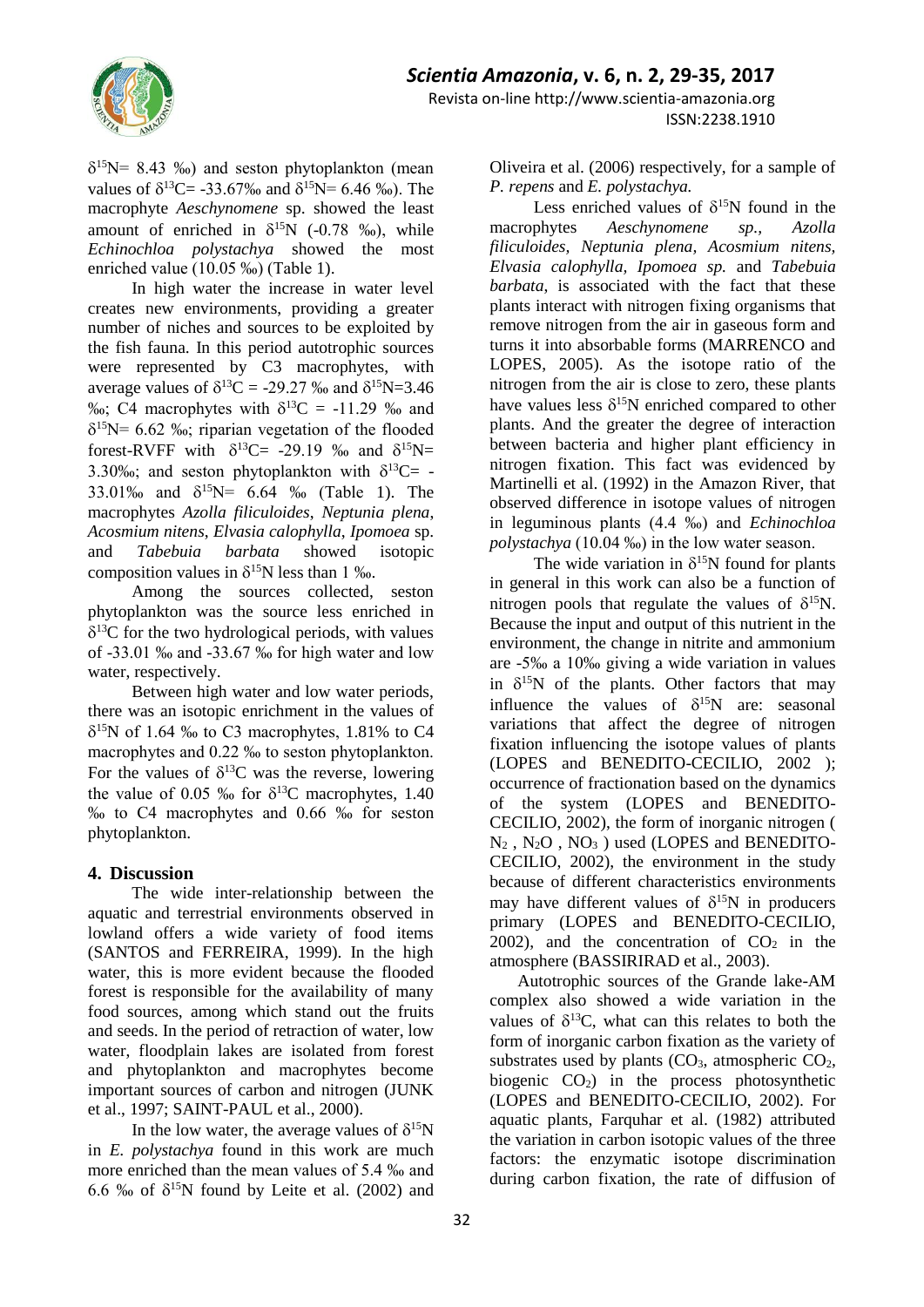*Scientia Amazonia***, v. 6, n. 2, 29-35, 2017**



Revista on-line http://www.scientia-amazonia.org

ISSN:2238.1910

CO<sup>2</sup> and isotopic composition of the "pool" of dissolved inorganic carbon (DIC).

Table 1. Mean values of  $\delta^{13}C$  and  $\delta^{15}N$  of autotrophic sources collected at Grande lake in the high water (May and July 2007) and low water period (November and December 2006).

| ID                       | Source                                                    | <b>High Water</b>   |                                  | Drougth             |                     |
|--------------------------|-----------------------------------------------------------|---------------------|----------------------------------|---------------------|---------------------|
|                          |                                                           | $\delta^{15}N($ %0) | $\delta^{13}C(\%$ <sub>0</sub> ) | $\delta^{15}N$ (%o) | $\delta^{13}C(\%0)$ |
|                          | Macrophytes $C_3$ (*n=12,**n=4)                           | 3.46                | $-29.27$                         | 5.10                | $-29.32$            |
| 1                        | Aeschynomene sp. Benth                                    | A                   | A                                | $-0.78$             | $-31.73$            |
| $\overline{c}$           | Azolla filiculoides Lam.                                  | $-0.59$             | $-29.94$                         | A                   | A                   |
| 3                        | Cabomba sp.                                               | 4.91                | $-32.04$                         | A                   | A                   |
| $\overline{\mathcal{L}}$ | Ceratopteris pteridoides (Hook.) Hieron                   | 4.06                | $-29.42$                         | A                   | A                   |
| 5                        | Cyperus gardneri Ness.                                    | 3.34                | $-29.33$                         | A                   | A                   |
| 6                        | Eichhornia crassipes (Mart.) Solms                        | $\mathbf{A}$        | $\mathbf{A}$                     | 8.51                | $-28.37$            |
| 7                        | Leersia hexandra Sw.                                      | 3.97                | $-28.65$                         | A                   | A                   |
| 8                        | Ludwigia elegans (Cambess.) Hara                          | 2.84                | $-30.69$                         | A                   | A                   |
| 9                        | Ludwigia helmintorrhiza (Mart.) Hara                      | 3.43                | $-28.34$                         | $\mathbf{A}$        | A                   |
| 10                       | Ludwigia sp.                                              | 5.36                | $-28.58$                         | $\mathbf{A}$        | A                   |
| 11                       | Luziola sp.                                               | $\mathbf{A}$        | A                                | 5.49                | $-28.80$            |
| 12                       | Neptunia plena (L.) Benth.                                | 0.87                | $-30.69$                         | A                   | A                   |
| 13                       | Pistia estratiotes L.                                     | 4.43                | $-28.56$                         | 7.19                | $-28.39$            |
| 14                       | Salvinia auriculata Aubl.                                 | 4.66                | $-29.34$                         | A                   | A                   |
| 15                       | Oryza sp.                                                 | 4.26                | $-25.67$                         | $\mathbf{A}$        | A                   |
|                          | Macrophytes $C_4$ (*n=2,**n=4)                            | 6.62                | $-11.29$                         | 8.43                | $-12.69$            |
| 16                       | Cyperus esculentus L. var. leptostachyus Boeck.           | $\mathbf{A}$        | $\mathbf{A}$                     | 8.80                | $-12.23$            |
| 17                       | Echinochloa polystachya (H.B.K.) Hitchc                   | 8.74                | $-11.31$                         | 10.05               | $-13.12$            |
| 18                       | Gymnocoronis sp.                                          | $\mathbf{A}$        | $\mathbf{A}$                     | 7.41                | $-12.77$            |
| 19                       | Paspalum sp.                                              | 4.51                | $-11.27$                         | 7.45                | $-12.67$            |
|                          | Riparian vegetation of the flooded forest $(*n=3, **n=0)$ |                     |                                  |                     |                     |
|                          | $C_3$                                                     | 3.30                | $-29.19$                         | A                   | A                   |
| 20                       | Acosmium nitens (Vog.)Yakoulev                            | 0.70                | $-26.92$                         | A                   | A                   |
| 21                       | Arrabidaea sp.                                            | 3.94                | $-31.08$                         | A                   | A                   |
| 22                       | Calyptranthes cuspidatum D.C.                             | 2.08                | $-29.97$                         | A                   | A                   |
| 23                       | Campsiandra comosa var. laurifolia (Benth.)Cowan          | 3.26                | $-29.25$                         | A                   | A                   |
| 24                       | Caperonia castaneifolia (L.) St. Hil                      | 3.94                | $-31.86$                         | A                   | A                   |
|                          | Cassia leiandra Benth                                     | 5.19                |                                  |                     |                     |
| 25                       |                                                           |                     | $-28.18$                         | A                   | $\mathbf{A}$        |
| 26                       | Cassia occidentalis L.                                    | 3.91                | $-31.13$                         | A                   | A                   |
| 27                       | Cassia reticulata Willd                                   | 2.70                | $-28.07$                         | $\mathbf{A}$        | A                   |
| 28                       | Cissus hassleriana Chod.                                  | 4.44                | $-27.74$                         | A                   | A                   |
| 29                       | Dioclea sp.                                               | 4.09                | $-26.77$                         | A                   | A                   |
| 30                       | Elvasia calophylla D. C.                                  | 0.69                | $-27.41$                         | A                   | A                   |
| 31                       | Hevea spruceana Muell. Arg.                               | 2.46                | $-27.68$                         | A                   | A                   |
| 32                       | Hiraea schultesii Cuatrec                                 | 2.77                | $-30.20$                         | A                   | A                   |
| 33                       | Hymenachne amplexicaulis (Rudge) Nees                     | 4.80                | $-28.62$                         | A                   | A                   |
| 34                       | Ipomoea sp.                                               | $-2.43$             | $-28.67$                         | A                   | A                   |
| 35                       | Nectandra amazonun Ness                                   | 3.09                | $-30.43$                         | A                   | A                   |
| 36                       | Phoradendron sp.                                          | 3.34                | $-31.31$                         | A                   | A                   |
| 37                       | Phthirusa stelis                                          | 5.98                | $-28.65$                         | A                   | A                   |
| 38                       | Phyllanthus fluitans Muell. Arg.                          | 4.82                | $-29.54$                         | A                   | A                   |
| 39                       | Piranhea trifoliata Baill                                 | 5.06                | $-28.61$                         | A                   | A                   |
| 40                       | Ruprechtia tangara Standl.                                | 4.54                | $-29.73$                         | A                   | A                   |
| 41                       | Securidaca rinvinaefolia St. Hill var. pavifolia Benn     | 2.72                | $-28.42$                         | A                   | A                   |
| 42                       | Tabebeuia barbata (E.Mey) Sandwith                        | 0.92                | $-27.20$                         | $\mathbf{A}$        | A                   |
| 43                       | Seston phytoplankton $(*n=3, **n=8)$                      | 6.24                | $-33.01$                         | 6.46                | $-33.67$            |

A: absent, were not collected or samples found in the period; \* high water; \*\* Drougth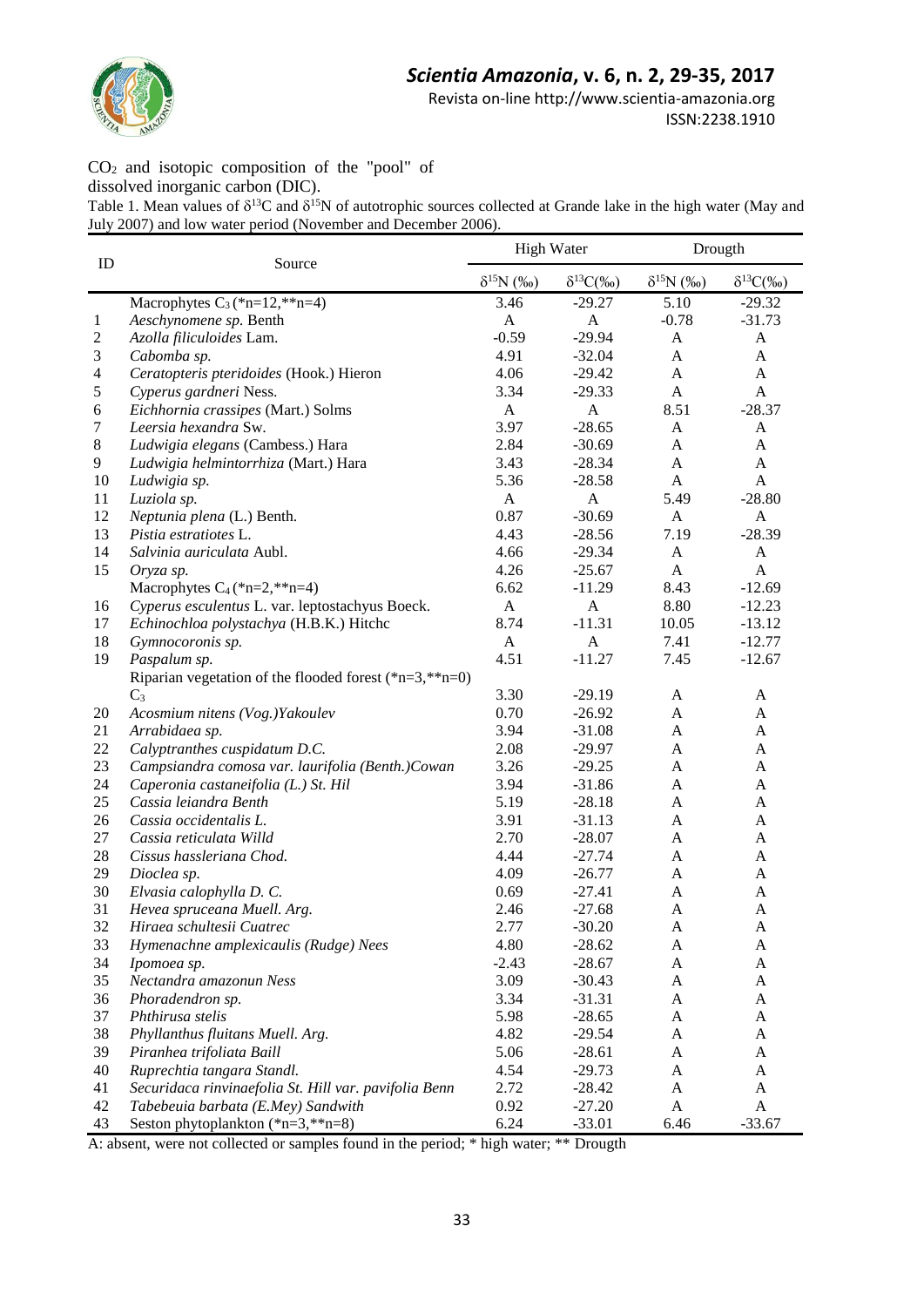# *Scientia Amazonia***, v. 6, n. 2, 29-35, 2017**



The  $\delta^{13}$ C values of *Eichhornia crassipes*, *Pistia estratiotes* and *Oryza* sp are similar to that found by Leite et al. (2002) that grouped to form a sample of C3 macrophytes, with an average of - 28.8 ‰. Were the same, the values of  $\delta^{13}C$  in C4 macrophytes this study are similar to those reported by Forsberg et *al.* (1993), Leite et al. (2002) and Oliveira et al (2006) for *Paspalum repens* and *E. polystachya* that grouped in C4 macrophytes and had average values of -12.9 ‰, - 12.8 ‰ and -12.9 ‰ respectively.

The seston phytoplankton was the source less enriched in  $\delta^{13}C$ , differing from the other plants that perform metabolism by the C3 photosynthetic pathway. This depletion of seston phytoplankton in relation the other C3 plants is due to phytoplankton preferentially use the dissolved inorganic carbon and the other plants of this photosynthetic pathway using atmospheric  $CO<sub>2</sub>$ thus delaying the substrate using (BOUTTON, 1991). The values of  $\delta^{13}C$  of seston phytoplankton may still be influenced by the concentration and origin of inorganic carbon fixed temperature and species studied (LOPES and BENEDITO-CECILIO, 2002). The  $\delta^{13}$ C values for seston phytoplankton were similar to -33.3 ‰ found by Forsberg et al. (1993) in Central Amazonia. However, differ from the average value of -37 ‰ found by Leite et al. (2002) in four Amazonian lakes, and -36.6 ‰ found by Oliveira et al. (2006) in lake Camaleão-AM.

### **5. Conclusions**

The phytoplankton was the source with the lowest values in  $\delta^{13}$ C and C4 macrophytes with the highest values showing the variation that exists in values isotopic of the plants that utilize different carbon sources and different photosynthetic pathways. The values of  $\delta^{15}N$  are influenced by many factors, but the interaction with nitrogen fixing organisms causes the plants present values in  $\delta^{15}N$  smaller than the others.

#### **Acknowledgements**

Agency of the State of Amazonas-FAPEAM by financial support for project development.

### **Disclosure**

The article is unpublished. The authors and reviewers did not report any conflict of interest during your evaluation. Soon the magazine

Revista on-line http://www.scientia-amazonia.org ISSN:2238.1910

> Scientia Amazon owns the copyright, has the approval and permission of the authors for publication of this article electronically. Ethics and biosafety committee.

### **References**

ARAUJO-LIMA, C. A R. M., FORSBERG, B. R., VICTÓRIA, R., MARTINELLI, L. A. Energy sources for detritívoros fishes in the Amazon. **Science**, 1986, 234:256-1258.

BAYLEY, P.B., PETRERE JR, M. **Amazon Fisheries: Assessment methods, current status and management options**, 1989, pp. 385-398.

BASSIRIRAD, H., CONSTABLE, J. V. H., LUSSENHOP, J.; KIMBALL, B.A., NORBY, R.J., OECHEL, W.C., REICH, P.B.; SCHLESINGER, W.H., STEPHEN ZITZER, S., SEHTIYA, H.L., SILIM, S. Widespread foliage  $\delta^{15}N$  depletion under elevated CO2: inferences for the nitrogen cycle. **Global Change Biology**. 9:1582–1590, 2003.

BATISTA, V. S. **Distribuição, dinâmica da frota e dos recursos pesqueiros da Amazônia central.** Manaus, Thesis (Ph. D.) - Instituto Nacional de Pesquisas da Amazônia, Fundação Universidade do Amazonas. 1998.291p.

BOUTTON, T. W. Stable carbon isotope ratios of natural materials: II. Atmospheric, terrestrial, marine, and freshwater environments. In: Coleman, D. C.; Fry, B. (Ed.) **Carbon Isotope Techniques**. New York: Academic Press. 1991. p.173-185.

CALHEIROS, D. F. **Influência do pulso de inundação na composição isotópica ( <sup>13</sup>C e <sup>15</sup>N) das fontes primárias de energia na planície de inundação do rio Paraguai (Pantanal – MS).** Tese de Doutorado – Centro de Energia Nuclear na Agricultura. 2003164p.

FARQUHAR, G. D., O'LEARY, M. H., BERRY, J. A. On the relationship between carbon isotope discrimination and intercelular carbon dioxide concentration in leaves. **Aust. J. Plant Physiol**., 9:121-137. 1982.

FORSBERG, B. R., ARAUJO-LIMA, C. A R. M., MARTINELLI, L. A., VICTÓRIA, R. L., BONASSI, J. A. Autotrophic carbon sources for fish of the Central Amazon. **Ecology**, 74:643-652. 1993.

FRANCE, R. L. Critical examination of stable isotope analysis as a means for tracing carbon pathways in stream ecosystems. **Canadian**